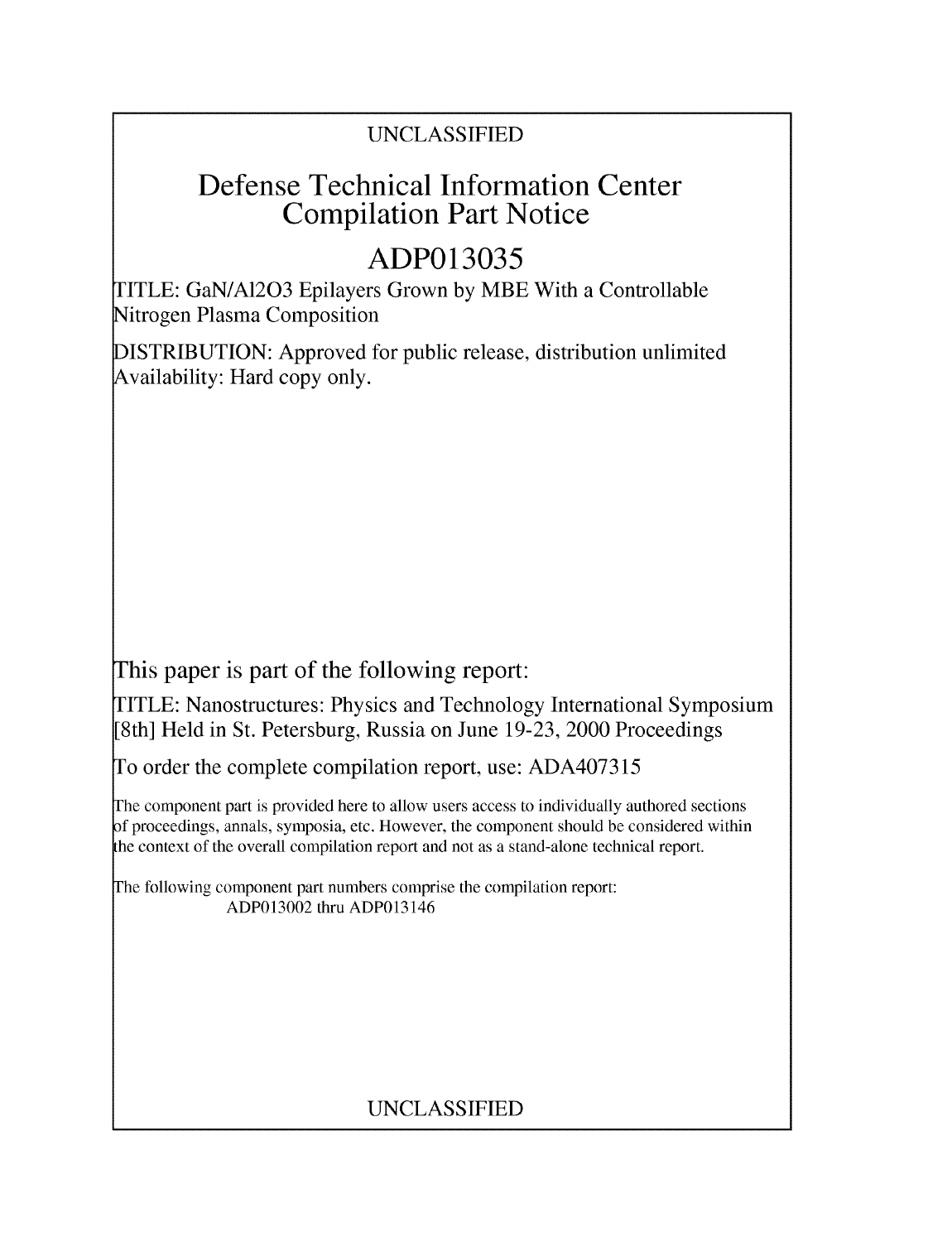### GaN/A120 3 epilayers grown **by** MBE with a controllable nitrogen plasma composition

*V N. Jmerik,* V. V. Mamutin, T. V. Shubina, M. **G.** Tkachman, V. A. Vekshin, V. V. Ratnikov, A. V. Lebedev, S. V. Ivanov and P. S. Kop'ev **T** Joffe Physico-Technical Institute, St Petersburg, Russia

Molecular beam epitaxy with  $N_2$  plasma activation (PA MBE) is a promising technique to fabricate III-nitride nanostructures. The chemical activity of  $N_2$  molecules in the PA MBE is increased due to excitation of molecular electron-vibration states as well as dissociation and ionization **[11.** However, difficulties in the effective realization and control of these processes under ultra-low pressure conditions typical for MBE result in a low growth rate (much less than  $1 \mu m/h$ ) and imperfections in the epitaxial layers, induced by high-energy particles. To characterize material quality of GaN, photoluminescence (PL) measurements are widely used along with x-ray diffraction (XRD) studies. Particularly, the relative PL intensities of a useful band-edge line (BL) near 3.46-3.47 eV and a parasitic PL bands near 3.26-3.27 eV (DAP recombination line), as well as near 2.2 eV (YL line) are rather informative [2].

Nitrogen activators using both a radio frequency (RF) inductive discharge and that with electron cyclotron resonance excitation have been commonly employed in PA MBE **[31.** In addition, we have proposed a new type of  $N_2$  activator with an RF capacitively-coupled magnetron (RF-CCM) discharge [4, 5]. Using the RF-CCM activator with the discharge localized in the coaxial inter-electrode gap permitted us to obtain the GaN growth rate ( $v_g$ ) up to 0.5  $\mu$ m/h with reasonable quality. However, some growth rate lowering was observed during the exploitation of the RF-CCM operated in the "localized" mode at high RF-power  $(\sim 200 \text{ W})$  and a short distance between the activator and a substrate ( $\sim$ 4 cm).

In this paper, we demonstrate a new mode of the RF-CCM operation with the relatively intense plasma glowing extended into the growth chamber forwards the sample substrate. The "extended" mode shows good reproducibility and provides the GaN growth rate as high as 1.8  $\mu$ m/h. Moreover, we demonstrate a possibility to control the GaN optical quality by a variation of the activated  $N_2$  composition and a growth temperature.

GaN epitaxial films were grown on  $Al_2O_3(0001)$  substrates in a home made EP 1203 MBE setup equipped with the 13.56 MHz RF-CCM activator operating at a maximum power of 150 W and an axial magnetic field of 500 **G** in a coaxial design, as described in details elsewhere [5 **1.** Unlike the "localized" mode employing a multi-hole output activator aperture, the single-hole one with a diameter of 3.5 mm was used for the "extended" mode. Typical distance between the activator aperture and the substrate was 7 cm. Nitrogen mass flow rate ( $Q_N$ ) up to 30 sccm was controlled by measurements of N<sub>2</sub> background pressure in a growth chamber, which was lower than **I** mTorr. The MBE setup was equipped with one (in the most of the experiments) or two turbomolecular pumps with total effective pumping rates of 350 and 600 I/s, respectively. Thermal cleaning at 900'C, nitridation of the sapphire substrates at 850°C and growth of a GaN buffer layer ( $\sim$ 20 nm) at 350°C were followed by the growth of a main layer ( $\approx \mu$ m) in a 500-700°C temperature range. All the processes were monitored in situ by reflection high energy electron diffraction.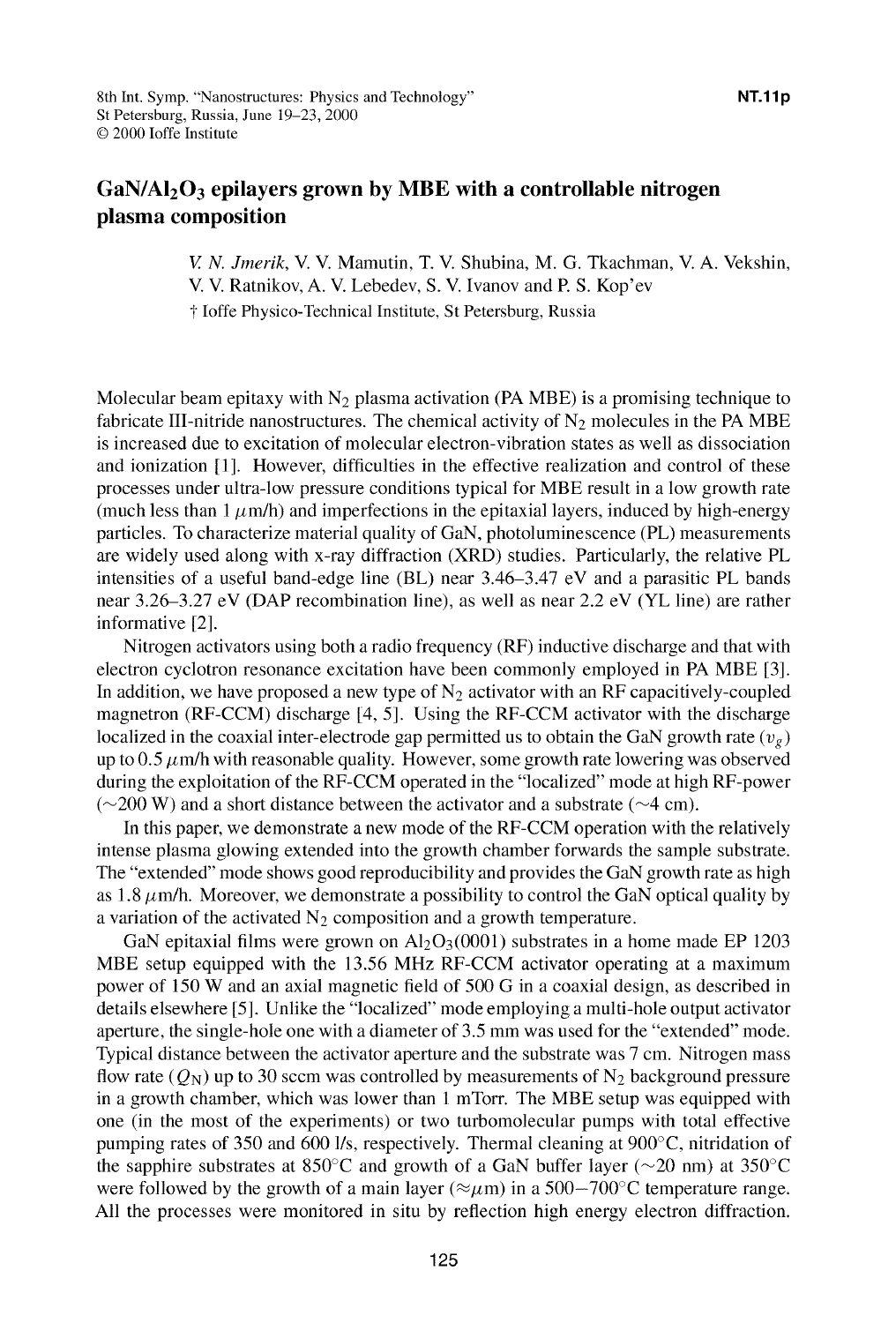

Fig. **1.** Optical emission spectra (OES) of RF-CCM discharges in the "localized" (a) and "extended" (b) modes, operated at the same external parameters: RF-power of 150 W and  $N_2$  pressure in the growth chamber of  $3 \times 10^{-4}$  Torr. The inset demonstrates dependence of OES intensity ratio of 391.4 and 380.4 nm lines  $(\xi)$  on N<sub>2</sub> mass-flow rate  $(Q_N)$  for the "extended" mode.

Optical emission spectra (OES) of the RF-CCM discharge were also recorded in situ. In the "localized" mode the emission from a discharge chamber reflected by a Si mirror plate mounted on a substrate holder was registered, while in the "extended" mode the direct measurements of the glowing plasma volume in the growth chamber were used. PL spectra of the GaN epilayers were obtained at 77 K with excitation by a 325 nm line of a **I** mW He-Cd laser. XRD measurements were perfomed using  $CuK_{\alpha}$  radiation.

Preliminary testing of the RF-CCM has shown that the single-hole aperture enables one to excite the magnetron discharge in the "extended" mode with the OES intensity one order of magnitude higher than that in the "localized" mode (Fig. 1). Besides, higher intensities of the first and second positive series, related to excited  $N_2$  molecules, as compared to the first negative one, related to  $N_2$  ions, allow us to assume a lower electron temperature  $(E_e)$ in the "extended" mode [5]. Therefore, one may expect a higher content of metastable  $N_2$ molecules and N-atoms impinging onto the substrate. In addition, a strong dependence of *Ee* on N2 mass flow rate has been found. The inset in Fig. **I** shows, that the OES intensity ratio  $(\xi)$  of the ion to molecular lines at 391.4 and 380.4 nm, respectively, directly proportional to  $E_e$ , is raised towards low  $Q_N$  values. It should be noted that electrical probe measurements revealed charged particles in the activated beam in this mode in contrast to the "localized" one.

The main technological result of employing the "extended" mode of the RF-CCM is the greatly enhanced GaN growth rate, which can be regulated from 0.2 to 1.8  $\mu$ m/h, depending on the Ga flux, the distance to a substrate and  $Q_N$ . In addition, this mode provides the possibility to control the material quality of GaN films by variation of activated nitrogen beam composition. To illustrate this, the set of growth runs was carried out at different  $Q_N$  and, hence, different  $E_e$  (shown by (a)–(d) points in the inset in Fig. 1). The experiments were done at moderate values of  $Q_N$  and Ga fluxes, when  $v_g$  (about 0.7  $\mu$ m/h) was determined by Ga flux, i.e. the films were grown under the N-rich conditions.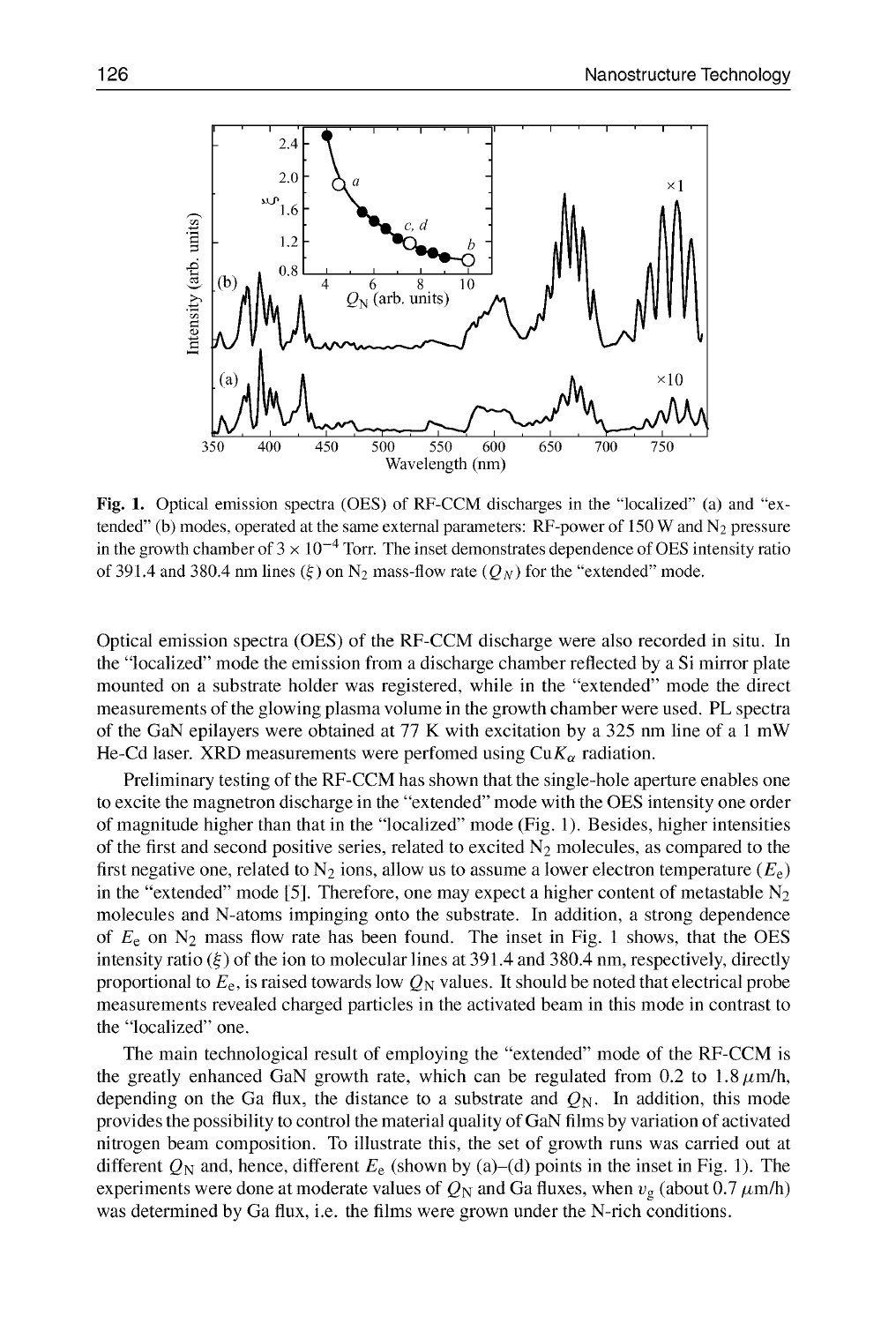

Fig. 2. Photoluminescence spectra (77 K) of GaN films grown with various composition of  $N_2$ activated beam (see points a-d in the inset in Fig. 1): (a)  $\xi = 1.9$ ; (b)  $\xi = 1.0$ ; (c), (d)  $\xi = 1.2$ . Growth temperature: (a)–(c)  $500^{\circ}$ C, (d)  $700^{\circ}$ C.

A variation of the optical properties of the GaN epilayers is illustrated in Fig. 2. One may see that to obtain the intense band edge emission with relatively suppressed parasitic lines, the discharge must be kept at the optimal  $Q_N$  corresponding to  $\xi = 1.2$  (Fig. 2(d)). Indeed, in the case of high  $E_e$  ( $\xi > 1.2$ , Fig. 2(a) both the content and energy of the ions in the activated beam are increased, resulting in a generation of non-radiative defect complexes **[11.** Furthermore, high energy ions can be considered as a possible reason of the YL in the PL spectra, as was demonstrated in **[61** and in our previous studies on the "localized" mode [7 **1,** where an absence of the YL was explained by a good separation of the high energy ions from the  $N_2$  activated beam. Currently, the YL is considered as being related to Ga vacancies ( $V_{Ga}$ ) [8], oxygen contamination and/or to point defects decorating dislocations  $[9, 10]$ . We believe that the ions serve as a trigger in the processes of the complex defect generation.

In the regime with low  $E_e$  corresponding to the inessential ion component ( $\xi$  < 1.2, Fig. 2(b)), the YL may be completely suppressed. However, this regime is not optimal due to the domination of the DAP band in the PL spectra. This band is attributed to a 225 meV acceptor in GaN, which has commonly been assumed to have an intrinsic origin related to the  $V_{Ga}$  [2]. Indeed, the high  $Q_N$  results in a non-stoichiometric growth with the enhanced Ga vacancies generation. Additionally, at this conditions a molecular regime of the gas flow is disturbed, resulting in three-dimensional growth.

The appearance of the BL corresponds to the medium  $E_e \xi = 1.2$ , Fig. 2(c). The increase in the substrate temperature from 500 to commonly used  $700^{\circ}$ C permits us to enhance the BL with the better ratio of the BL/DAP(YL) intensities (Fig. 2(d)). The BL line with relatively narrow FWHM of 36 meV dominates in this PL spectrum. The reasonable quality of the former film is confirmed by (0002)GaN XRD rocking curves with FWHM values of 994 and 67 arcsec in  $\omega$ - and  $\theta - 2\theta$  scans, respectively. In conclusion, our experiments have shown that the discovered "extended" mode in the RF CCM can provide a high MBE GaN growth rate. The comparative analysis of the OES and PL spectra reveals the optimal composition of a  $N_2$  activated beam, which permits us to compromise on the